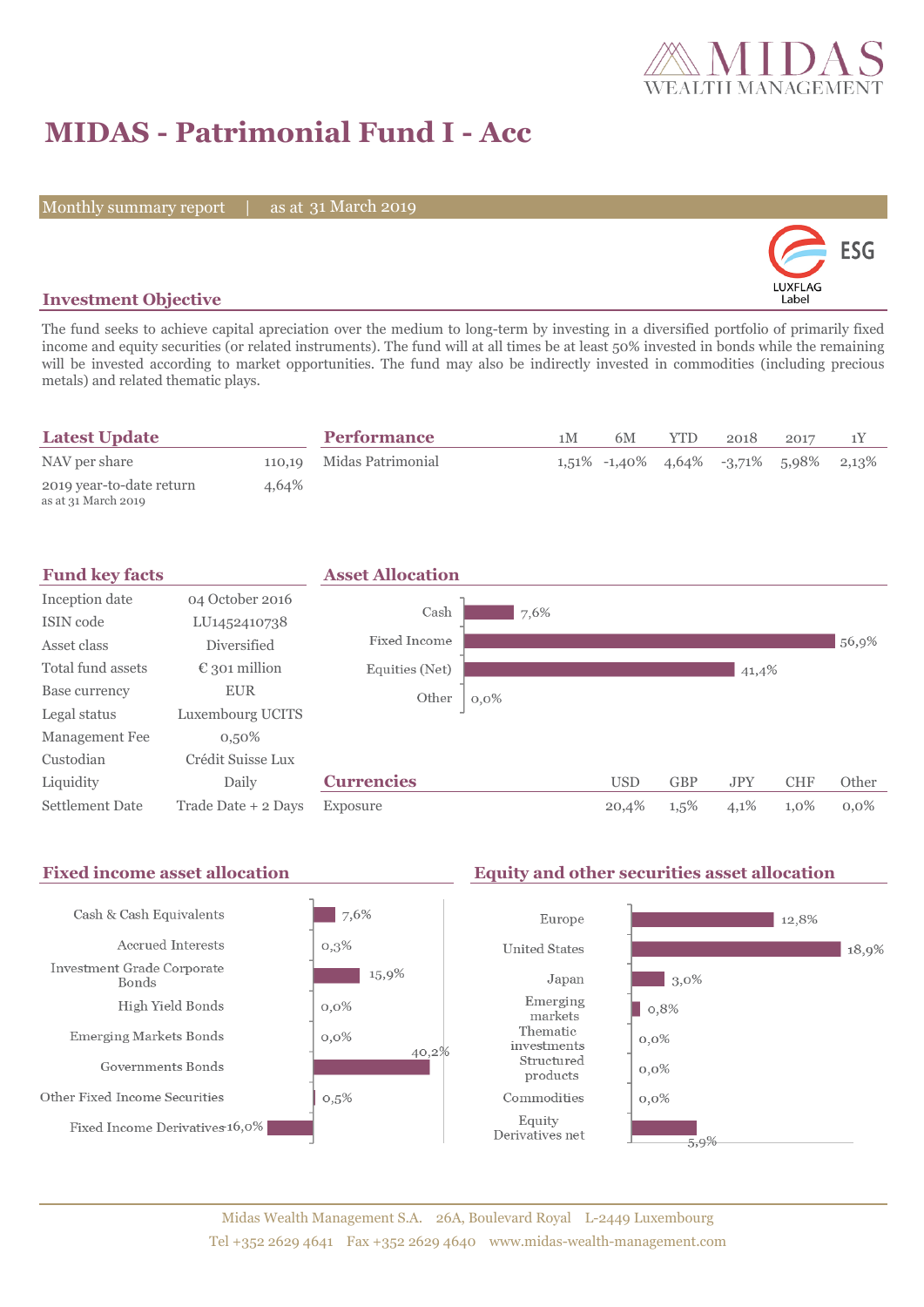

# **MIDAS - Patrimonial Fund I - Acc**

Monthly summary report | as at 31 March 2019

| Top 10 fixed income holdings            | <b>YTM</b> | Rating     | Weight | <b>Fixed income rating breakdown</b> |  |  |
|-----------------------------------------|------------|------------|--------|--------------------------------------|--|--|
| DEUTSCHLAND REP : DBR 0 1/2 08/15/27    | $-0,2%$    | <b>AAA</b> | 6,2%   |                                      |  |  |
| NETHERLANDS GOVT: NETHER 0 3/4 07       | 0,1%       | AAA        | 3,5%   | AAA<br>31,6%                         |  |  |
| BOTS: BOTS $o$ $o5/31/19$               | $-0,2%$    | <b>BBB</b> | 3,3%   | AA<br>16,2%                          |  |  |
| EUROPEAN INVT BK : EIB o $3/8$ 07/16/25 | $0.0\%$    | <b>AAA</b> | 2,7%   | $9,0\%$<br>А                         |  |  |
| AGENCE FRANCAISE : AGFRNC 0 1/8 11/1    | $0.0\%$    | AA         | 2,7%   | <b>BBB</b><br>33,6%                  |  |  |
| HELLENIC T-BILL : GTB 0 04/05/19        | 0,7%       | B          | 2,7%   | BB<br>$0,0\%$                        |  |  |
| BTPS: BTPS 2 02/01/28                   | 2,3%       | <b>BBB</b> | 2,5%   | B<br>5,6%                            |  |  |
| ALLIANDER: ALLRNV 07/8 04/22/26         | 0,4%       | $AA-$      | 2,1%   | <b>CCC</b><br>$0,0\%$                |  |  |
| SPANISH GOV'T: SPGB 1.6 04/30/25        | 0,4%       | $BBB+$     | 1,9%   | <b>NR</b>                            |  |  |
| ASFINAG : ASFING 0 1/4 10/18/24         | $-0,1%$    | $AA+$      | 1,4%   | 3,9%                                 |  |  |

| Top 10 equity holdings<br>Sector |                            | Weight  | <b>Equity sector breakdown</b> |         |  |
|----------------------------------|----------------------------|---------|--------------------------------|---------|--|
| <b>JOHNSON &amp; JOHNSON</b>     | Health Care                | $0,9\%$ | <b>Consumer Discretionary</b>  | 10,8%   |  |
| <b>APPLE INC</b>                 | Information Technolog 0,9% |         | Consumer Staples               | 11,5%   |  |
| <b>MICROSOFT CORP</b>            | Information Technolog 0.8% |         | Energy                         | 6,2%    |  |
| PEPSICO INC                      | <b>Consumer Staples</b>    | 0,8%    | Financials                     | 14,2%   |  |
| <b>FREY</b>                      | Real Estate                | 0,8%    | Health Care                    | 16,8%   |  |
| ALIBABA GROUP HOLDING-SP ADR     | Consumer Discretionar 0,8% |         | Information Technology         | 14,8%   |  |
|                                  |                            |         | Industrials                    | 10,0%   |  |
| VISA INC                         | Information Technolog 0,8% |         | Materials                      | $3,2\%$ |  |
| <b>MEDTRONIC PLC</b>             | <b>Health Care</b>         | 0,8%    | <b>Communication Services</b>  | 6,5%    |  |
| <b>ALPHABET INC-CL A</b>         | Communication Service 0.7% |         | Utilities                      | $1,5\%$ |  |
| AMAZON.COM INC                   | Consumer Discretionar 0,7% |         | Real Estate                    | $4,5\%$ |  |

## **Top 5 funds and other holdings**

Amundi Japan TOPIX ETF 3,0%